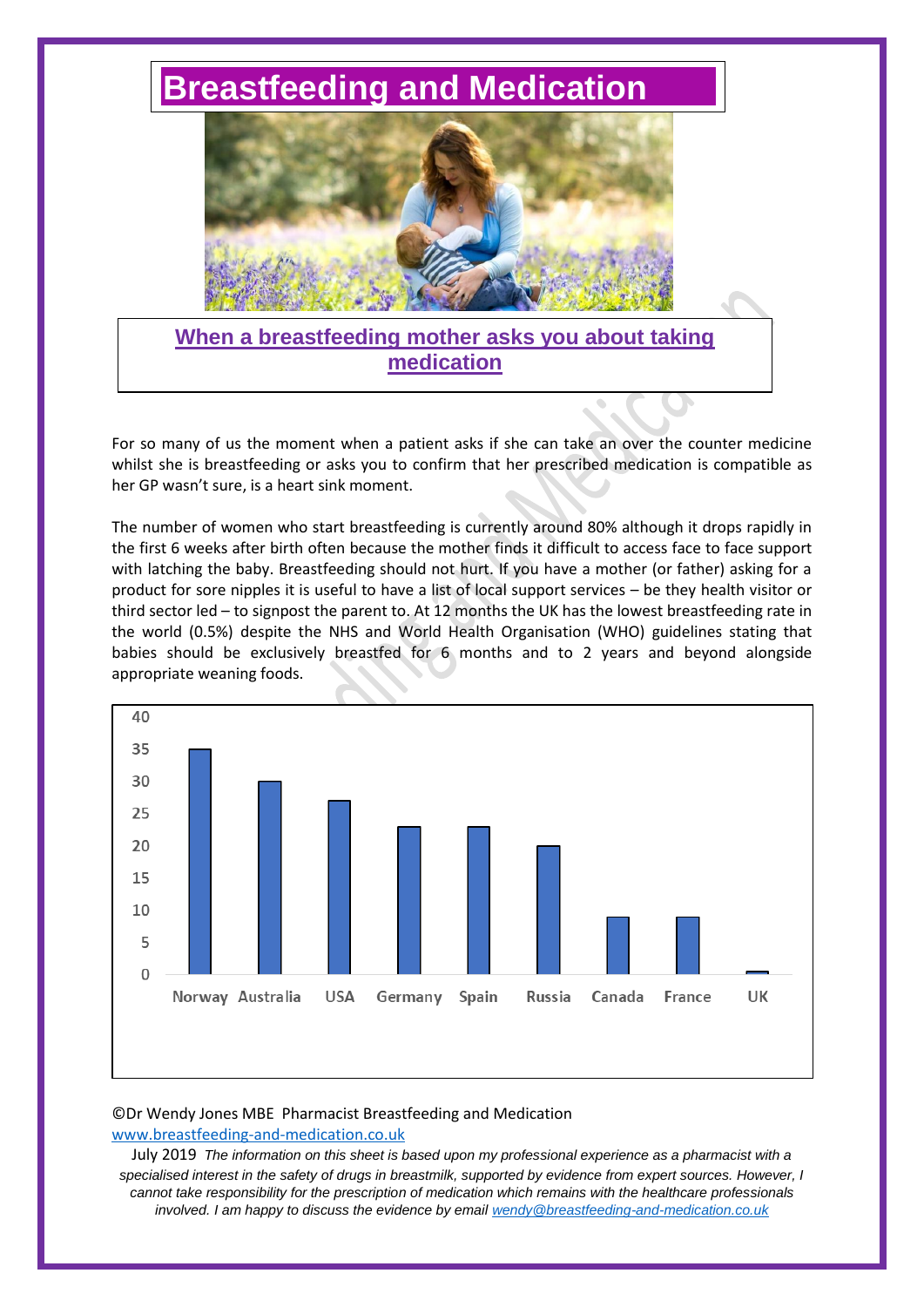Breastfeeding Rates at 12 months (Victora CG et al. Breastfeeding in the 21st century: epidemiology, mechanisms, and lifelong effect. Lancet 2016; 387: 475–90)

Breastfeeding has many health advantages for mother and child and has been shown that it could potentially save morbidity, mortality and money for the NHS. [\(https://www.unicef.org.uk/wp](https://www.unicef.org.uk/wp-%20content/uploads/sites/2/2012/11/Preventing_disease_saving_resources.pdf)[content/uploads/sites/2/2012/11/Preventing\\_disease\\_saving\\_resources.pdf,](https://www.unicef.org.uk/wp-%20content/uploads/sites/2/2012/11/Preventing_disease_saving_resources.pdf) Rollins N et al Why invest, and what it will take to improve breastfeeding practices? Lancet Series Breastfeeding 2016; 387:491-504)

If 45% of women exclusively breastfed for four months, and if 75% of babies in neonatal units were breastfed at discharge, every year there could be an estimated:

• 3,285 fewer gastrointestinal infection-related hospital admissions and 10,637 fewer GP consultations, with over £3.6 million saved in treatment costs annually

• 5,916 fewer lower respiratory tract infection related hospital admissions and 22,248 fewer

GP consultations, with around £6.7 million saved in treatment costs annually

• 21,045 fewer acute otitis media (AOM) related GP consultations, with over £750,000 saved in

treatment costs annually

• 361 fewer cases of NEC, with over £6 million saved in treatment costs annually.

**In total, over £17 million could be gained annually by avoiding the costs of treating four acute diseases in infants. Increasing breastfeeding prevalence further would result in even greater cost savings**

If half those mothers who currently do not breastfeed were to breastfeed for up to 18 months in their lifetime, for each annual cohort of around 313,000 first-time mothers there could be 865 fewer breast cancer cases with cost savings to the health service of over £21 million, 512 breast cancer-related quality adjusted life years (QALYs) would be gained, equating to a value of over £10 million. This could result in an incremental benefit of more than £31 million, over the lifetime of each

annual cohort of first-time mothers.

Only a few universities include a module on breastfeeding or on how to interpret the pharmacokinetics of a drug to assess safety during lactation. So, the first place to look is the BNF. However, this can be confusing too. "Not known to be harmful but consider discontinuing breastfeeding.". What does that mean? Do the manufacturers have data on file that show concerns? You

©Dr Wendy Jones MBE Pharmacist Breastfeeding and Medication [www.breastfeeding-and-medication.co.uk](http://www.breastfeeding-and-medication.co.uk/)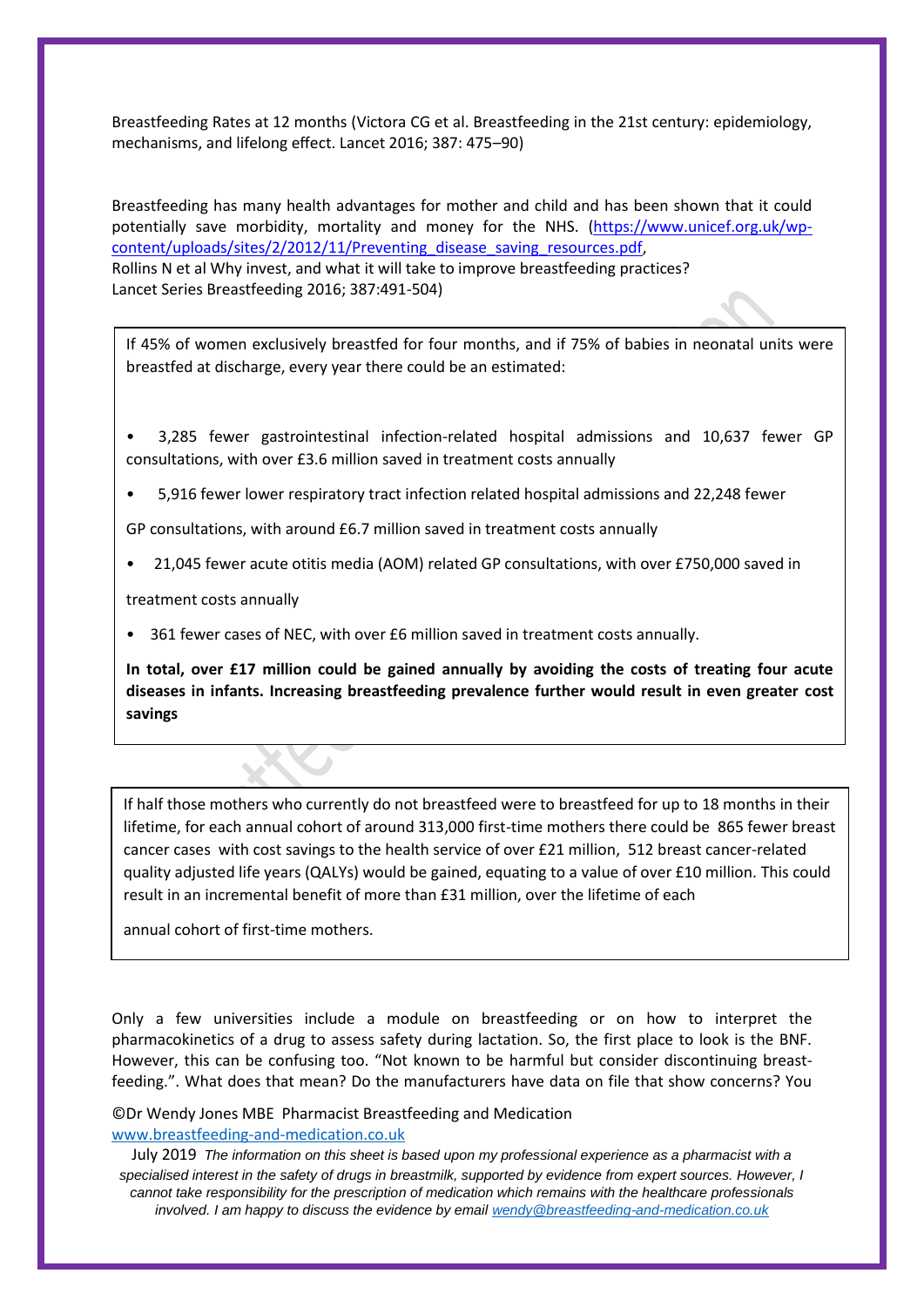go to the SPC. This is one example "To date, no adverse effects on the health of infants nursed by mothers using sertraline have been reported, but a risk cannot be excluded. Use in nursing mothers is not recommended unless, in the judgment of the physician, the benefit outweighs the risk." Are you anymore confident in counselling the mother in front of you who says that breastfeeding is important to her and her 10-month-old baby?

The two examples are both about sertraline one of the most widely used anti-depressants/ antianxiety medications used in the perinatal mental health period. Studies have shown us that virtually no sertraline gets to the baby via breastmilk and they rarely, if ever, react to it. For a mother to be TOLD by a GP or pharmacist that she must stop breastfeeding to receive treatment can be devastating. Breastfeeding may be the only positive part of her life. Using evidence and pharmacokinetic data the mother can be treated with an effective medication and can continue to breastfeed as long as she chooses.

So why the warning statements with a hint on negativity? When a manufacturer applies for a license to market their drug, they include only a general statement about breastfeeding normally to the effect that it passes into rat milk but that there is no data in humans. Of course, that is totally appropriate as none of us would want to include a breastfed baby in a clinical trial. However, these statements are not updated over time even though there may be case reports or small trials – these are never of the size that we would expect in a drug trial. If we consult specialist sources as recommended by NICE PH 11, we can see studies that have been undertaken. We can also access data on factors such as plasma protein binding, half-life, molecular weight and relative infant dose which allow us to evaluate risk. Drugs with low oral bio-availability such as infliximab are safe for a breastfeeding mother to use as the baby cannot absorb any from milk. Drugs with extensive first pass metabolism reach very low levels in milk e.g. propranolol which makes it an ideal drug for prophylaxis of migraine and for anxiety in breastfeeding mothers. Drugs which are extensively bound to the plasma proteins in milk are also limited in the amount passing through milk e.g. paroxetine 97%.

Perhaps the easiest method of determining safety is to look at whether the drug is licensed for children as these will invariably reach levels lower than those required to produce a therapeutic effect e.g. loratadine and cetirizine. The relative infant dose is given in specialist texts too and we are looking for drugs with levels < 10% e.g. sertraline 0.4-2.2%

So, if we can access pharmacokinetic data through specialist sources such as Hale, Jones or Martindale we can exercise professional judgement where the drug:

- is licensed for paediatric use
- has poor oral bio-availability
- plasma protein binding >90%
- the molecular weight >200
- relative infant dose <10%
- milk plasma ratio <1

This may take time in a busy community pharmacy so using ready written fact sheets or texts is easier!

# ©Dr Wendy Jones MBE Pharmacist Breastfeeding and Medication [www.breastfeeding-and-medication.co.uk](http://www.breastfeeding-and-medication.co.uk/)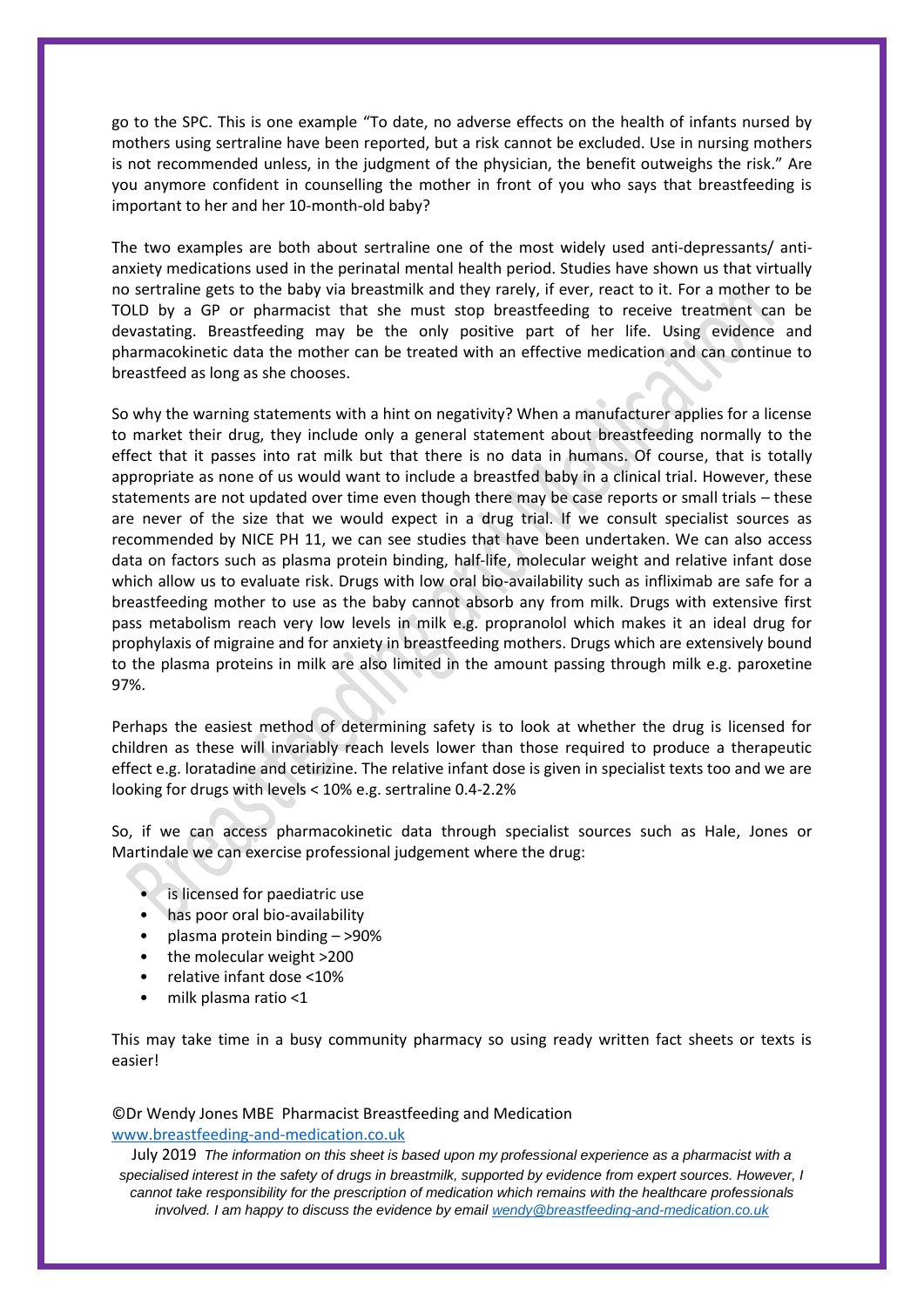# Conditions which a community pharmacist may be asked about regularly.

## Hayfever

Loratadine and cetirizine have paediatric licenses and are widely used by breastfeeding mothers. Steroid nasal sprays and anti-allergy eye drops e.g. sodium cromoglycate act locally and wont reach breastmilk so can be used. Avoid sedating antihistamines e.g. chlorpheniramine as they cross the blood brain barrier and can cause drowsiness in the baby and reduction in milk supply. For more information - [https://www.breastfeedingnetwork.org.uk/wp](https://www.breastfeedingnetwork.org.uk/wp-content/dibm/hayfever%20and%20breastfeeding%20june%202018%20%281%29.pdf)[content/dibm/hayfever%20and%20breastfeeding%20june%202018%20%281%29.pdf](https://www.breastfeedingnetwork.org.uk/wp-content/dibm/hayfever%20and%20breastfeeding%20june%202018%20%281%29.pdf)

#### Analgesia

Paracetamol and non-steroidal drugs reach breastmilk in low levels and can be used by breastfeeding mothers e.g. ibuprofen, naproxen, diclofenac. Similarly, non-steroidal gels are compatible with feeding. Codeine should be avoided particularly in opiate naïve women as some will concentrate morphine into milk producing drowsiness in the baby which has in one case proved fatal. [https://breastfeedingnetwork.org.uk/wp-content/dibm/codeine%20and%20brestfeeding.pdf.](https://breastfeedingnetwork.org.uk/wp-content/dibm/codeine%20and%20brestfeeding.pdf) The preferred drug for breastfeeding mums who need more than paracetamol and an NSAID is dihydrocodeine which has a cleaner metabolism. It can be sold over the counter as Paramol although outside of license application. Many mothers suffer from migraines and their remedy of choice may be Migraleve ® - make the mother aware of the risk of codeine and observing the baby for any signs of drowsiness – sleeping more frequently or for longer. Sumatriptan carries a warning from the manufacturer to avoid breastfeeding for 12 hours after consumption. Studies show that levels in milk are very low because of the low oral bio-availability (14%) so mothers can take it and feed as normal. [https://breastfeedingnetwork.org.uk/wp](https://breastfeedingnetwork.org.uk/wp-content/dibm/migraine%20and%20breastfeeding.pdf)[content/dibm/migraine%20and%20breastfeeding.pdf.](https://breastfeedingnetwork.org.uk/wp-content/dibm/migraine%20and%20breastfeeding.pdf)

#### Laxatives

Most laxatives can be taken during breastfeeding – osmotic and bulk forming laxatives are preferable as they do not pass into milk but use of stimulant laxatives may be necessary e.g. after a caesarean section which will involve morphine or to soften faeces in a mother who has had stitches <https://breastfeedingnetwork.org.uk/wp-content/dibm/constipation%20and%20breastfeeding.pdf>

#### Threadworms

It is not uncommon to have requests for threadworm treatment for pre-school and school aged children many of whom will have younger siblings who need treatment and their breastfeeding mother. Mebendazole can be taken during breastfeeding as its oral bioavailability is <10%, even if the breastfed baby (> 6 months) needs to take its own dose. <https://breastfeedingnetwork.org.uk/wp-content/dibm/threadworms%20and%20breastfeeding.pdf>

#### Coughs and colds

## ©Dr Wendy Jones MBE Pharmacist Breastfeeding and Medication [www.breastfeeding-and-medication.co.uk](http://www.breastfeeding-and-medication.co.uk/)